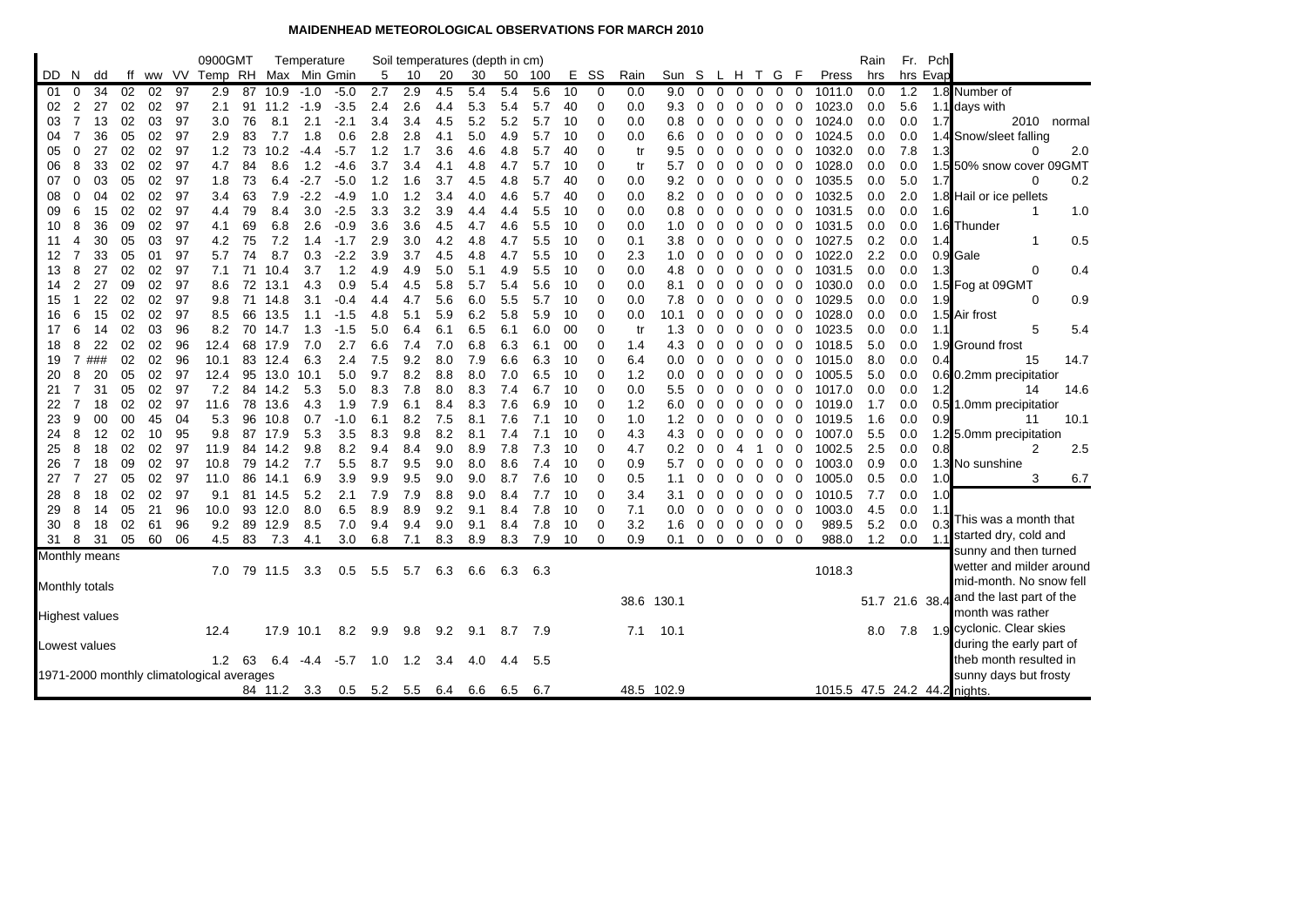| DD:                | date  |                                                                             |                                                                                           |   |                         |                       |                        |                                        |                                       |  |  |  |  |
|--------------------|-------|-----------------------------------------------------------------------------|-------------------------------------------------------------------------------------------|---|-------------------------|-----------------------|------------------------|----------------------------------------|---------------------------------------|--|--|--|--|
| 07GMT observations |       |                                                                             |                                                                                           |   |                         |                       |                        |                                        |                                       |  |  |  |  |
|                    | N     |                                                                             | cloud cover (oktas, 9=obscured                                                            |   |                         | dd                    |                        |                                        | wind direction (degrees/10)           |  |  |  |  |
|                    | ff    |                                                                             | wind speed (knots)                                                                        |   |                         |                       |                        |                                        |                                       |  |  |  |  |
|                    | ww    |                                                                             | present weather code                                                                      |   |                         |                       |                        |                                        |                                       |  |  |  |  |
|                    |       |                                                                             | cloud decreasinc                                                                          |   |                         |                       | 21 recent rain         |                                        |                                       |  |  |  |  |
|                    |       | 2                                                                           | sky not changing                                                                          |   |                         | 60                    |                        | intermittent slight rair               |                                       |  |  |  |  |
|                    |       | 3                                                                           | cloud increasing                                                                          |   |                         | 61                    | continuous slight rair |                                        |                                       |  |  |  |  |
|                    |       | 5                                                                           | haze                                                                                      |   |                         | 71                    |                        | continuous slight snow                 |                                       |  |  |  |  |
|                    |       | VV visibility (00-50 metres/100, 94 very poor, 95 poor, 96 moderate, 97 goc |                                                                                           |   |                         |                       |                        |                                        |                                       |  |  |  |  |
|                    |       |                                                                             | Soil temperatures are for 0700GMT beneath bare soil (5, 10, 20cm) or grass (30, 50, 100cr |   |                         |                       |                        |                                        |                                       |  |  |  |  |
| 09GMT observations |       |                                                                             |                                                                                           |   |                         |                       |                        |                                        |                                       |  |  |  |  |
|                    | Temp  |                                                                             | temperature (degC)                                                                        |   |                         | RH                    |                        | relative humidity (%                   |                                       |  |  |  |  |
|                    | E.    |                                                                             | state of ground (X1,X2 slight snow, 00 dry, 10 moist, 20 wet, 40 froze                    |   |                         |                       |                        |                                        |                                       |  |  |  |  |
|                    | Press |                                                                             | air pressure (mb)                                                                         |   |                         | SS<br>snow depth (cm) |                        |                                        |                                       |  |  |  |  |
| 24 hour readings   |       |                                                                             |                                                                                           |   |                         |                       |                        |                                        |                                       |  |  |  |  |
|                    | Max   |                                                                             | maximum temperature (degC) beginning 09GM                                                 |   |                         | Min                   |                        | minimum temperature (degC) ending 09GM |                                       |  |  |  |  |
|                    | Gmin  |                                                                             | grass minimum temperature (degC) ending 09GM                                              |   |                         | Rain                  |                        | precipitation beginning 09GM1          |                                       |  |  |  |  |
|                    | Sun   |                                                                             | sunshine (hours) sunrise-sunset                                                           |   |                         | Rain hrs              |                        | hours of rainfall (>0.1mm/h) 09-09GM1  |                                       |  |  |  |  |
|                    |       | hours of air frost (00-24GMT)<br>Fr. Hrs                                    |                                                                                           |   |                         |                       | Pch Evap               |                                        | Piche evaporation (ml) beginning 09GM |  |  |  |  |
| Days with          |       |                                                                             |                                                                                           |   |                         |                       |                        |                                        |                                       |  |  |  |  |
|                    | S     |                                                                             | snow(5) or sleet(1) falling                                                               |   | 50% snow cover at 09GMT |                       |                        | H                                      | hail or ice pellets                   |  |  |  |  |
|                    |       |                                                                             | thunder hearc                                                                             | G | gale                    |                       |                        | F                                      | fog at 09GMT                          |  |  |  |  |

This information (and data for earlier months) is also available at http://www.met.rdg.ac.uk/~brug

Key